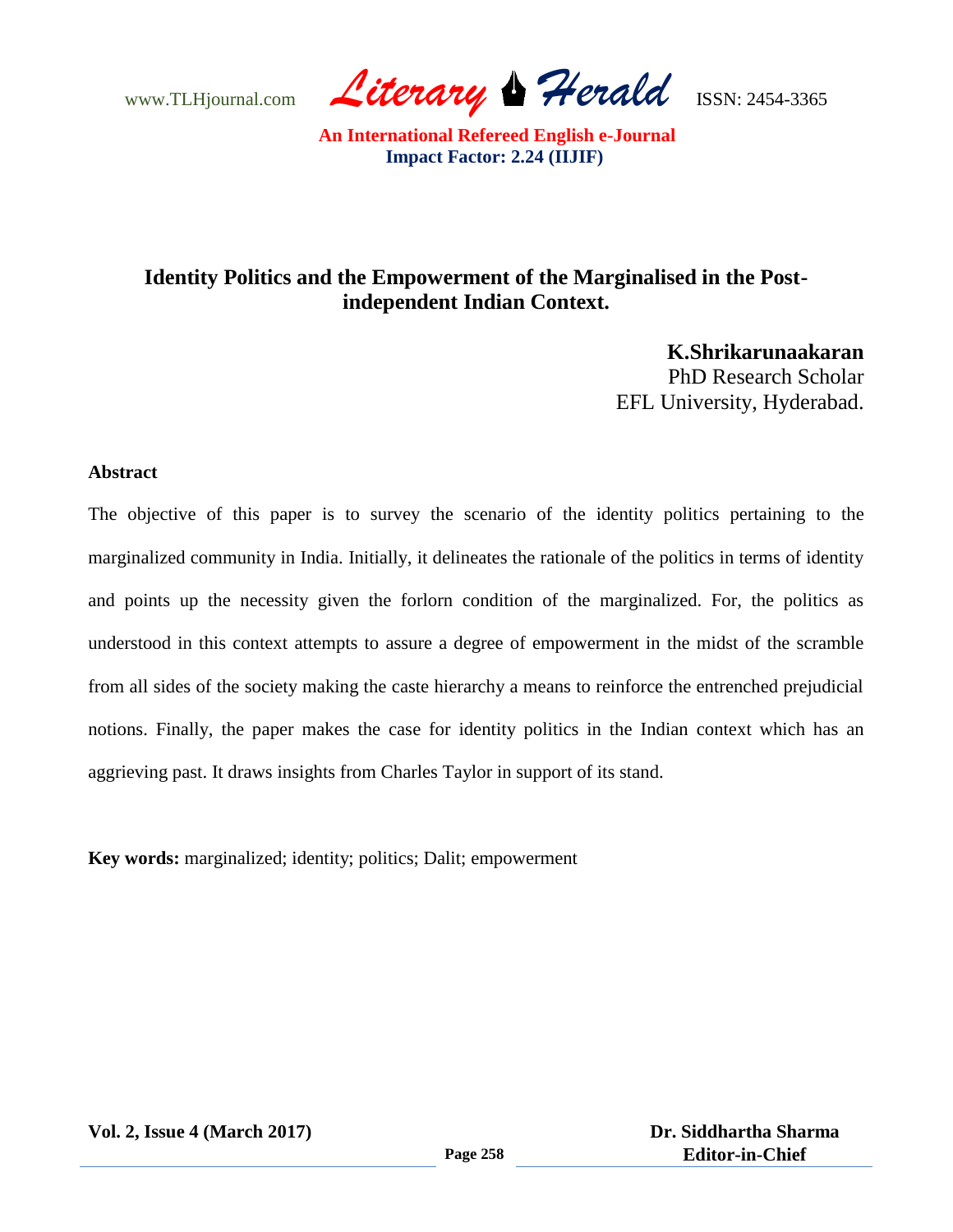www.TLHjournal.com *Literary Herald*ISSN: 2454-3365

## **Identity Politics and the Empowerment of the Marginalised in the Postindependent Indian Context.**

**K.Shrikarunaakaran**

PhD Research Scholar EFL University, Hyderabad.

Identity designates a person's understanding of who they are, of their fundamental defining characteristics as a human being. Charles Taylor in his essay "Politics of Recognition" says,

> Our identity is partly shaped by recognition or its absence, often by the misrecognition of others, and a so a person or group of people can suffer real damage, real distortion, if the people or society around them mirror back to them a confining or demeaning or compatible picture of themselves. (Taylor 1)

He characterizes the role the notion of identity plays in a society as consequential in fashioning the psyche of an individual as:

> Non-recognition or misrecognition can inflict harm, can be a form of oppression, imprisoning someone in a false, distorted and reduced mode of being. Those who have been marginalized internalize a picture of their own inferiority so that even when some of the objective obstacles to their advance fall away, they may be incapable of taking advantage of the new opportunities. (Taylor 1)

This ends up causing them suffer the pain of low self-esteem because of the demeaning image being projected. Their own self depreciation becomes one of the most potent instruments of their own oppression. Their first task therefore ought to be to purge themselves of this imposed and destructive identity. Misrecognition is not just manifestation of lack of due respect. It inflicts a grievous wound saddling its victims with a crippling self-hatred. Due recognition is not just a courtesy we owe to people. It is a vital human need.

Identity politics signifies a wide range of political activity and theorizing founded in the shared experiences of injustice of members of certain social groups. Identity politics aims to secure the freedom of a specific constituency marginalised within its larger context. Members of that constituency assert or reclaim ways of understanding their distinctiveness that challenge dominant oppressive characterizations, with the goal of greater self-determination. In other words, it signifies a body of political projects that attempt a recovery from exclusion and denigration of groups hitherto marginalized on the basis of differences based on their selfhood determining characteristics like ethnicity, gender, sexual preferences, caste positions, and so on. Identity politics attempts to attain empowerment, representation and recognition of social groups by asserting the very same markers that distinguished and differentiated them from others and utilizes those markers as an assertion of selfhood

**Vol. 2, Issue 4 (March 2017)**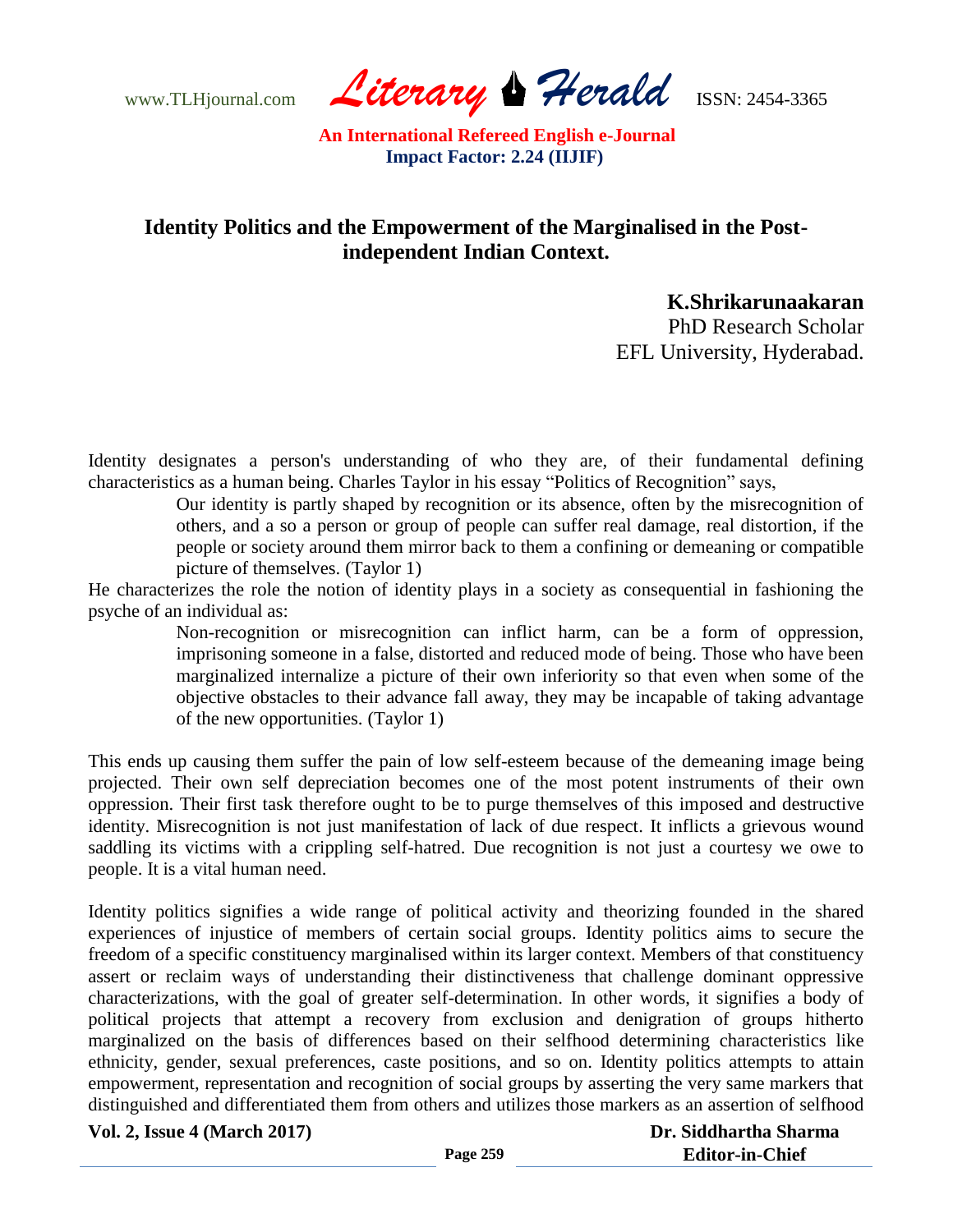www.TLHjournal.com *Literary Herald*ISSN: 2454-3365

and identity based difference rather than equality.

Identity politics essentialize certain markers that fix identities of social groups around a set of definitional absolutes. These markers may be those of language, culture, ethnicity, gender, sexual preferences, caste positions, religion, tribe, race, etc. institutionalized in jargons, metaphors, stereotypes and academic literature and reinforced through practices of positive discrimination or affirmative action. Setting up a parallel entity of institutional challenge formed the best part of it. (Identity Politics here implies a certain essential local and particular categorical identities rather than any universalizing ideals or agenda.) This struggle gained intellectual legitimacy in the second half of the 20th century. Thus, the main aim of identity politics has been to empower the oppressed to articulate their oppression in terms of their own experience - this is a process of consciousness raising. Identity politics has become a prominent subject lately. The rise in struggles launched in terms of religion, language, and ethnicity contributed to the significance of identity in India. Intensified efforts are being made nowadays at strengthening individual and categorical identities and reinforce selfsameness. This is seen as a modern phenomenon because identity is based on a central organizing principle of ethnicity, religion, language, gender sexual preferences, caste positions etc. This is a compelling remedy for anonymity in an otherwise impersonal modern world. Proponents of Identity politics claim that it is a pattern of belonging, a search for comfort, an approach to community. However, complex social changes and the overlapping of various layers of forces, factors and events have rendered such production and recognition of identities problematic. It is fraught with negotiating the overlapping, contested, heterodox or multiple selves. Assertion of identity then is a simultaneous seeking of the emphasizing of the difference and attempts to establish commonality with others.

Indian Polity has always shown an inclination to negotiate the allegiance to a liberal spirit and the consciousness of community. In its process, it has recognized a plethora of autonomous and largely self-governing bodies. It finds itself both as an association of individuals and a community of communities with rights. The material basis for the identity claim has been made feasible by the post independent state and its structures and institutions. The state is seen as an active contributor to identity politics through the creation and maintenance of state structures which define and then recognize people in terms of certain identities. Thus space for all with differing identities like language, religion, caste, ethnicity or tribal identity have been created. However these identity markers do not operate autonomously, independent of the overlapping of the other markers. So to speak, caste affiliations intervene linguistic identities and linguistic identities intervene religious associations, religious association intervene ethnic origins and so on. Yet the easily noticeable feature of the Indian society is that caste-based discrimination and oppression have been extremely injurious.

The post-independence period saw the affiliation of caste with politics and it has made the hitherto oppressed to be accorded with political freedom and recognition. Nevertheless it has opened up a new avenue to see the same as a political potential. Dr.Ambedkar designed the policy of reservations or protective/compensatory discrimination to remove untouchability as an institution from Indian social life and polity. Mandal saw in caste a political resource - a political capital. In fact the Mandal commission served as an intellectual inspiration to make it an asset to secure political and economic gains. The notion of caste had been built around the notions of purity and pollution, plus hierarchy and

| <b>Vol. 2, Issue 4 (March 2017)</b> |                 | Dr. Siddhartha Sharma  |
|-------------------------------------|-----------------|------------------------|
|                                     | <b>Page 260</b> | <b>Editor-in-Chief</b> |